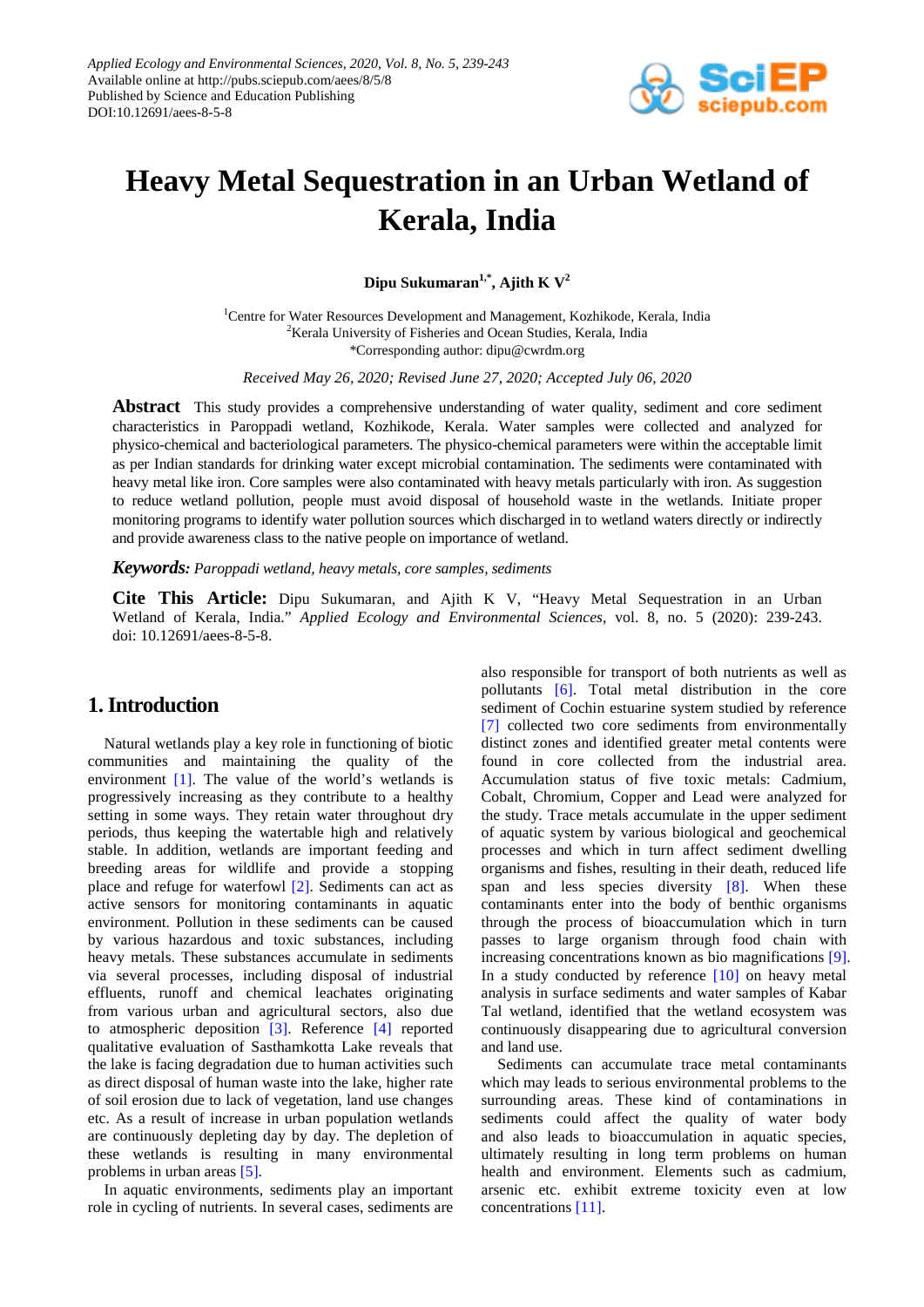# **2. Materials and Method**

#### **2.1. Study Area**

The study was conducted in Paroppadi Wetland of Kozhikode district, Kerala. It lies geographically between coordinates 11°17'33.08''N and 75°48'37.06". It is an urban wetland although it was rich in its biodiversity. Paroppadi wetland act as fertile ground for many migratory birds and has a free connection with Poonoor River. The Samples were labeled as PWS1, PWS2, PWS3 and PWS4. The Geological location of sampling points is given i[n Table 1.](#page-1-0)

#### **2.1.2. Geographical Location of Sampling Stations**

**Table 1. Surface water and sediment sampling locations in Paroppadi wetland**

<span id="page-1-0"></span>

| Sample code      | Latitude                | Longitude                 |
|------------------|-------------------------|---------------------------|
| PWS <sub>1</sub> | $N 11^{\circ}17' 33.0"$ | E 075°48' 34.7"           |
| PWS <sub>2</sub> | $N 11^{\circ}17' 42.0"$ | E 075°48' 37.2"           |
| PWS3             | $N 11^{\circ}17' 53.0"$ | E 075°48'39.6"            |
| PWS4             | $N 11^{\circ}17' 32.1"$ | E 075 $\degree$ 48' 43.0" |

## **2.2. Collection and Preprocessing of Samples**

Total 8 water samples, 8 sediment samples and 4 core samples were collected from Wetland. Parameters like pH, Electrical conductivity and salinity were measured *insitu*. Water for analysis of all other parameters was collected in pre rinsed polythene bottle and was taken to the laboratory under refrigeration. Water sample were analyzed for various physico-chemical and biological parameters as per the standard procedure [\[12\]](#page-4-9)

The sediment samples were collected from four different sampling stations which are strategically positioned at four distinct corners in wetland. Surface sediment samples were taken at a depth of 0-10 cm which was quickly packed in airtight polythene bags that were free from heavy metals or organics and well covered while transporting from field to the laboratory to avoid contamination from the environment. A portion of the samples were air dried and ground to fine powder using motor and pestle. Sediment cores are collected with the help of a core sampler (80 cm length and 5 cm diameter) by gently pushing in to the sediments. The core length size differs between the stations due to variations in nature of the substratum. For the digestion of core sample, 0.2 gram of dried sediment samples was weighed and placed in to an acid washed PTFE digestion vessel. The digestion was performed with a mixture nitric acid and per chloric acid. The digested samples were analyzed for heavy metals by Thermo M5 series AAS.

# **3. Results and Discussion**

#### **3.1 Water Quality of Paroppadi Wetland**

Four samples were collected from Paroppadi wetland to study the surface water quality. The samples were labeled as PWS1, PWS2, PWS3 and PWS4. The results of physico chemical parameters are given in th[e Table 2.](#page-1-1)

<span id="page-1-1"></span>

| Sample code                  | PWS1       | PWS <sub>2</sub> | PWS3       | PWS4       |
|------------------------------|------------|------------------|------------|------------|
| pH                           | 6.14       | 5.59             | 6.1        | 6.59       |
| Temperature( ${}^{\circ}$ C) | 28.8       | 28.7             | 28.4       | 28.2       |
| Turbidity (NTU)              | 70.1       | 6.49             | 165        | 194        |
| $EC (\mu S/cm)$              | 165        | 75.76            | 121.8      | 227.8      |
| $TDS$ (mg/l)                 | 108.6      | 48.91            | 78.45      | 163.3      |
| Salinity (mg/l)              | 71.1       | 37.7             | 56.7       | 71         |
| Total hardness (mg/l)        | 35.28      | 11.76            | 27.44      | 97.08      |
| Total alkalinity (mg/l)      | 30.41      | 7.92             | 23.76      | 47.52      |
| Chloride (mg/l)              | 34.23      | 15.76            | 11.53      | 15.88      |
| Sulphate (mg/l)              | 2.9        | 10.2             | 8.4        | 10.4       |
| Nitrate (mg/l)               | 6.01       | 2.16             | 5.083      | 2.431      |
| Phosphate (mg/l)             | <b>BDL</b> | <b>BDL</b>       | <b>BDL</b> | <b>BDL</b> |
| Calcium (mg/l)               | 9.40       | 3.136            | 7.84       | 31.36      |
| Magnesium (mg/l)             | 2.85       | 2.09             | 4.76       | 15.96      |
| Sodium (mg/l)                | 18.93      | 11.04            | 15.48      | 14.2       |
| Potassium (mg/l)             | 1.08       | 1.01             | 1.65       | 2.41       |
| Iron $(mg/l)$                | 1.49       | 0.69             | 2.35       | 2.4        |
| Dissolved Oxygen(mg/l)       | 1.41       | 3.68             | 0.36       | 0.14       |
| BOD(mg/l)                    | 2.4        | 2.69             | 1.43       | 2.20       |
| $COD$ (mg/l)                 | 8          | 16               | 8          | 8          |

pH ranged from 5.59 to 6.58 during sample analysis. Three sampling stations have pH concentration less than 6.5. Electrical conductivity of the samples was in the range 75.76µS/cm to 227.8µS/cm. The highest concentration for EC observed for PWS4 and lowest for PWS2. A total dissolved solid refers to any minerals, salt, cations or anions dissolved in water. Total dissolved salt comprise of inorganic salts like calcium, magnesium, potassium, sodium, bicarbonates, chlorides and sulphates. The concentration of TDS is found to be between 48.91 mg/l and 163 mg/l. The acceptable limit for TDS as per Indian standard [\[13\]](#page-4-10) is 500 mg/l, all samples are with in desirable limit. The turbidity was recorded in the range 6.49 NTU to 194 NTU. Maximum turbidity was observed at PWS4 and minimum at PWS2.

Salts are highly soluble in both surface and ground water and can be transported with water movement. High levels of salinity in water may cause threat to environment as well as affecting agriculture and infrastructure [\[14\].](#page-4-11) The observed concentration of salinity ranged from 37.7 mg/l to 71.1 mg/l. the sample pws1 has highest concentration of salinity and the sample PWS2 has lowest concentration of salinity. The total alkalinity of collected samples ranged from 7.92mg/l to 47.52mg/l. The acceptable limit of total alkalinity for drinking water proposed by BIS is 200mg/l.

Hardness of water is the total concentration of calcium and magnesium. The hardness concentration of samples lies between 11.76mg/l and 97.08mg/l. The acceptable limit of calcium is 75 mg/l as per BIS. All samples reported calcium within acceptable limit as per BIS. The acceptable limit of magnesium is 30 mg/l as per BIS. All samples observed were under acceptable limit of 30 mg/l as per BIS. It is usually expressed as equivalent quantity of calcium carbonate [\[15\].](#page-4-12) The hardness of water provides the nature of geological formations with which it has been in contact [\[16\].](#page-4-13)

The acceptable limit of chloride in drinking water is 250 mg/l as per BIS. The chloride concentration ranged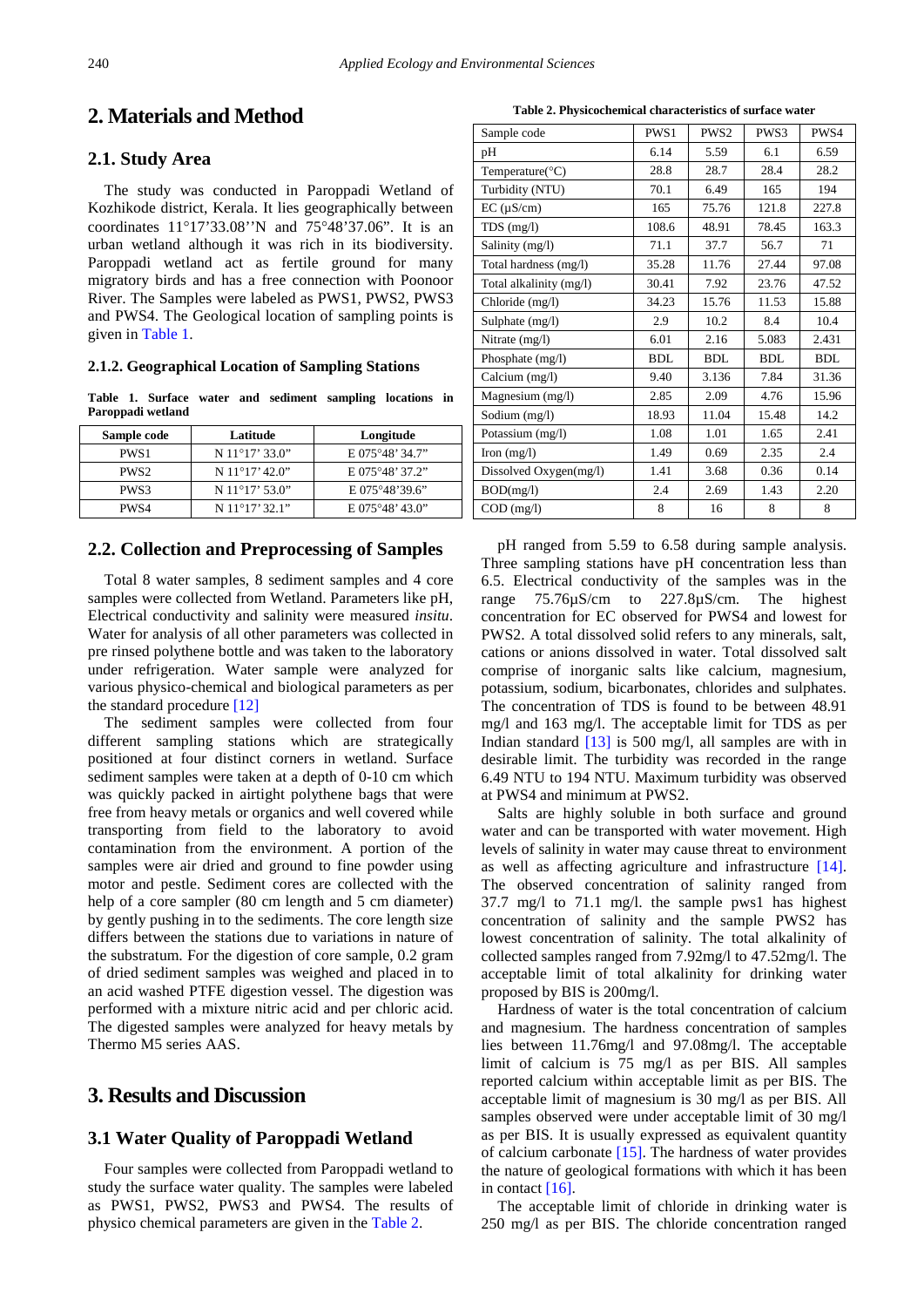from 11.53 mg/l to 34.23 mg/l. all samples are within acceptable limit of drinking water as per BIS and all samples can be considered as good drinking water quality in terms of chloride. The sample PWS1 has highest contamination of chloride and PWS3 sample has lowest contamination of chloride. The phosphate concentration was found below detection level in all samples. The nitrate values in between 2.16 mg/l to 6.01 mg/l. The concentration of iron in the sample ranged from 0.69 mg/l to 2.35 mg/l. The PWS3 has the highest concentration of iron.

Dissolved Oxygen (DO) of samples was less than 5 mg/l, the concentration of samples ranged between 0.14 mg/l to 3.68 mg/l. The PWS2 samples have highest concentration of dissolved oxygen. BOD values of the samples ranged between 1.43 mg/l to 2.69 mg/l. The COD values were ranged from 8 mg/l to 16 mg/l. High COD may cause oxygen depletion on account of decomposition of microbes to a level detrimental to aquatic life. All water samples are found to be contaminated with microbes. Total coliform count in water samples lies between 240 MPN/100ml to 2400 MPN/100ml. The highest contamination of total coliform found in PWS2 and lowest contamination in PWS3. The total coliform count found in these water samples are above the drinking water quality standards [\[13\].](#page-4-10) Faecal coliforms count in samples ranged from 28 MPN/100ml to 2400 MPN/100ml. Presence of *E.coli* was detected in all four samples.

#### **3.2. Correlation Analysis**

The correlation coefficient (r) between various pairs of the physico-chemical parameters of surface water samples in Paroppadi wetland are shown in table. EC shows strong positive correlation with TDS  $(r = 0.9971)$  salinity  $(r = 0.9004)$ , total hardness $(r = 0.9426)$ , total alkalinity  $(r = 0.9925)$  and calcium $(r = 0.9229)$ . TDS shows positive correlation with total hardness ( $r = 0.9644$ ), total alkalinity  $(r = 0.9878)$ . Total hardness show strong positive correlation with total alkalinity  $(r = 0.9397)$ , calcium  $(r = 0.9985)$  and magnesium  $(r = 0.9712)$ .

#### **3.3. Sediment Quality of Paroppadi Wetland**

Sediment quality of a wetland also plays a significant role in assessing the overall quality of water in the wetland. As the part of sediment quality assessment in Paroppadi wetland, eight samples were collected from different stations. Physico-chemical parameters and heavy metal analysis were carried out.

The pH concentration lies between4.72 to 6.99, which is in agreement with pH of Sediments in Agbede wetlands [\[17\].](#page-4-14) Chloride of the sediment samples ranges from 11.53 mg/l to 15.37 mg/l. Due to anthropogenic activities such as sewage contamination, use of water softeners etc cause increase in chloride concentration of Rhode Island. TOC of the sediment samples ranged from 3.35% to 6.19%. The maximum concentration of TOC is obtained in PWS3.

#### **3.3.1. Soil Texture**

Texture analysis of the collected eight sediment samples was carried out and the percentage composition of sand, clay and silt in the various samples were given in the [Table 3.](#page-2-0)

**Table 3.Texture analysis of sediments**

<span id="page-2-0"></span>

| Sample code      | Sand $(\%)$ | Clay(%) | $Silt$ (%) | Type of soil    |
|------------------|-------------|---------|------------|-----------------|
| PWS <sub>1</sub> | 81          | 14.25   | 4.75       | Sandy loam      |
| PWS <sub>2</sub> | 74.5        | 20.2    |            | Sandy clay loam |
| PWS3             | 84.5        | 11.75   | 3.5        | Loamy fine sand |
| PWS4             | 74.75       | 16.75   | 8.5        | Sandy loam      |

From the texture analysis it was found that percentage of sand in Paroppadi wetland ranged from 74.5% to 84.5%. The percentage of silt in sediment samples ranged from 3.5% to 8.5% in Paroppadi wetland. Type of soil varied between stations except PWS1 and PWS4 which has sandy loam soil while PWS2 has sandy clay loam soil and PWS3 has loamy fine sand. The textural properties of sediment revealed that sandy texture predominate all sampling station throughout the period of study, which is in agreement with the result of sediment characteristics of Polachira Wetland, Kollam [\[18\].](#page-4-15)

#### **3.3.2. Heavy Metals in Sediment Samples**

Generally heavy metals occur naturally in sediments, which are formed by geological processes, such as alteration and erosion of the geological underground materials. Besides the parent material, the sources of contamination in sediment are multifarious and include agricultural and industrial pollution. The high levels of sediment pollution recently become a major issue. The chemical analysis of sediment is important tool in environmental monitoring and legislation. Sediments normally contain heavy metals like ferrous, manganese, copper, lead, cadmium, nickel and zinc. Excessive amounts of these heavy metals may leads to death of aquatic microorganisms and other species. The results of heavy metal analysis are given in the [Table 4.](#page-2-1)

**Table 4. Heavy metals in sediment samples**

<span id="page-2-1"></span>

| Heavy metals<br>(mg/kg) | PWS1  | PWS <sub>2</sub> | PWS3  | PWS4       |
|-------------------------|-------|------------------|-------|------------|
| Manganese               | 0.029 | 0.043            | 0.141 | 0.045      |
| Zinc                    | 0.173 | 0.189            | 0.339 | 0.215      |
| Iron                    | 507.2 | 172.9            | 246.6 | 201.8      |
| Lead                    | BDL   | BDL              | BDL   | <b>BDL</b> |
| Cadmium                 | BDL   | BDL              | BDL   | <b>BDL</b> |
| Copper                  | 0.161 | 0.135            | 0.146 | 0.137      |
| Nickel                  | 0.135 | 0.151            | 0.149 | 0.112      |

<span id="page-2-2"></span>

**Figure 1.** Variation of Heavy metals in sediments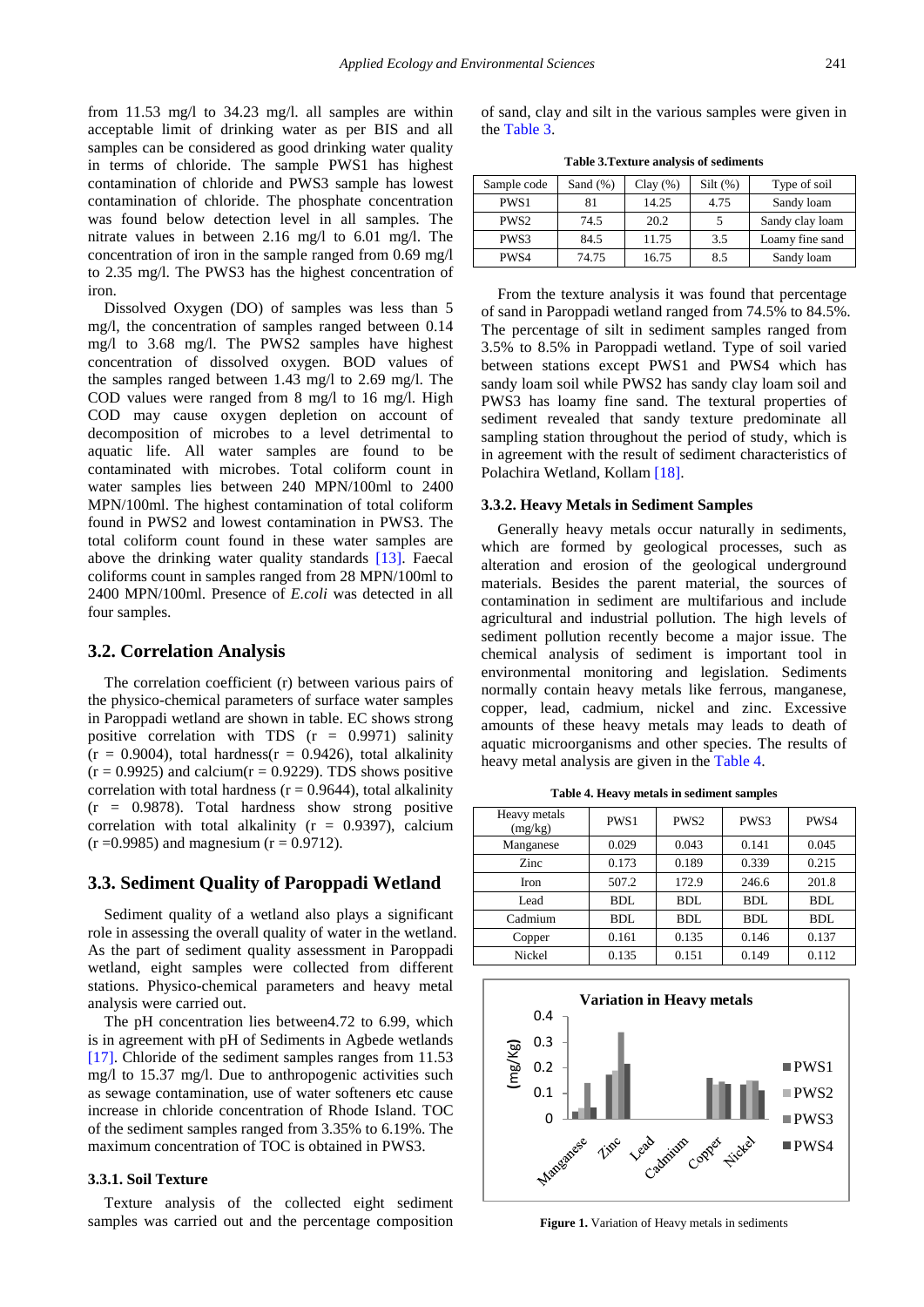The concentration of iron is very high in all the samples. Iron concentration ranged from 172.9 to 507.2 mg/kg. All the concentration reported were higher than the concentrations reported for sediments in Aras River [\[19\].](#page-4-16) The variation of heavy metals in the sample is represented in [Figure 1](#page-2-2)

In heavy metal analysis, most of the heavy metals were present in soil samples except Lead and Cadmium. Heavy metals like copper, manganese, zinc and nickel are present in very low concentration in all samples while the concentration of iron found to be very high in all samples. Concentration of manganese varied from 0.029 to 0.141 mg/kg. Concentration of zinc varied from 0.173 mg/kg to 0.339 mg/kg. Concentration of Cadmium and lead were found to be below detection level. All the values reported for Manganese, Zinc, Nickel, Copper, Lead and Cadmium were found to be lower than the value reported in Dhaka wetland [\[20\].](#page-4-17)

#### **3.4. Core Sediment Quality**

Core sample collected from first sampling station were divided into three layers and marked by sample code PW1/L1 for lowermost layer, PW1/L2 for middle and PW1/L3 for uppermost layer. TOC of the core samples ranged from 0.71 % to 2.5% [\(Figure 2\)](#page-3-2). All concentrations of TOC observed in the wetland are higher than the concentrations reported on sediment cores of Sundarbans Mangrove wetland [\[21\].](#page-4-18)

<span id="page-3-2"></span>

**Figure 2.** Variation of TOC in Paroppadi wetland

#### **3.4.1. Soil Texture**

The core sediment samples in Paroppadi wetland reported sandy texture in more than 65% with an average sand percentage 69.45%. Maximum value of 72.5% of sand was found in the sample PW1/L1 and the minimum value of 66.25% of sand was found in the sample PW2/L2. The percentage of clay in Paroppadi wetland ranged from 22.75% to 27.75%. Highest percentage of clay was 27.75%, reported at PW2/L1 and lowest amount of 22.75% was reported at PW1/L1. The percentage of silt in sediment samples ranged from 4.75% to 6% in Paroppadi wetland. Highest percentage of silt (6%) was reported at PW2/L2 and lowest percentage of silt (4.75) at PW1/L1.All soils of Paroppadi wetland is characterized by Sandy Clay Loam.

#### **3.4.2. Heavy Metals in Core Sediment**

The concentration of iron varied from 168 to 283.3 mg/kg. The average distribution of iron in two core sediments collected from Paroppadi wetland was 238.26 and 233.2mg/kg respectively. Concentration of manganese varied from 0.003 to 0.053 mg/kg. The mean value of manganese in core1 and core2 collected from Paroppadi wetland are 0.020 mg/kg and 0.038 mg/kg respectively. The concentration of copper varied from 0.106 to 0.167mg/kg. The concentration of nickel varied from 0.168 to 0.213mg/kg. The highest distribution of nickel was found in PW2/L1. The results of heavy metal analysis are given in the [Table 5.](#page-3-3)

<span id="page-3-3"></span>

| Heavy metals<br>(mg/kg) | Paroppadi wetland |        |            |              |            |
|-------------------------|-------------------|--------|------------|--------------|------------|
|                         | Core sample1      |        |            | Core sample2 |            |
|                         | PW1/L1            | PW1/L2 | PW1/L3     | PW2/L1       | PW2/L2     |
| Mn                      | 0.036             | 0.022  | 0.003      | 0.053        | 0.023      |
| Z <sub>n</sub>          | 0.173             | 0.162  | 0.221      | 0.207        | 0.278      |
| Fe                      | 283.3             | 168    | 263.45     | 242.95       | 223.45     |
| Ph                      | BDL               | BDL    | <b>BDL</b> | <b>BDL</b>   | <b>BDL</b> |
| C <sub>d</sub>          | BDL               | BDL    | <b>BDL</b> | <b>BDL</b>   | <b>BDL</b> |
| Cu                      | 0.167             | 0.110  | 0.106      | 0.127        | 0.131      |
| Ni                      | 0.168             | 0.174  | 0.199      | 0.213        | 0.198      |

## **4. Summery and Conclusion**

The study on wetlands revealed that water quality of Paroppadi were degraded and are subjected various pollution and microbial contaminations. Most of the surface water samples found to be contaminated with faecal coliforms. Very high count of total coliform (≥2400) was reported in sample PWS2. E. *coli* was detected in all water samples. The concentrations of organic matter were high in Paroppadi wetland. Sediment was characterized by Sandy Clay Loam. The concentration of iron was found to be high in all core samples but other heavy metals were present in low concentrations. As suggestion to reduce wetland pollution, people must avoid disposal of household waste in the wetlands. Initiate proper monitoring programs to identify water pollution sources which discharged in to wetland waters directly or indirectly and provide awareness class to the native people on importance of wetland.

## **Acknowledgements**

The authors acknowledge with gratitude the help and support Executive Director, CWRDM. This research was a part of Masters Dissertation in Environmental Sciences.

## **References**

- <span id="page-3-0"></span>[1] Ramachandran, R. Kumar., Gopi Sundar K.S., Bhalla R.S, "Hunting or habitat? Drivers of water bird abundance and community structure in agricultural wetlands of southern India", *Ambio*, 46(5), 613-620, 2017.
- <span id="page-3-1"></span>[2] Prasad, S. N., Ramachandra, T. V., Ahalya, N., Sengupta, T., Alok Kumar, Tiwari, A. K., Vijayan, V. S., and Lalitha Vijaya,